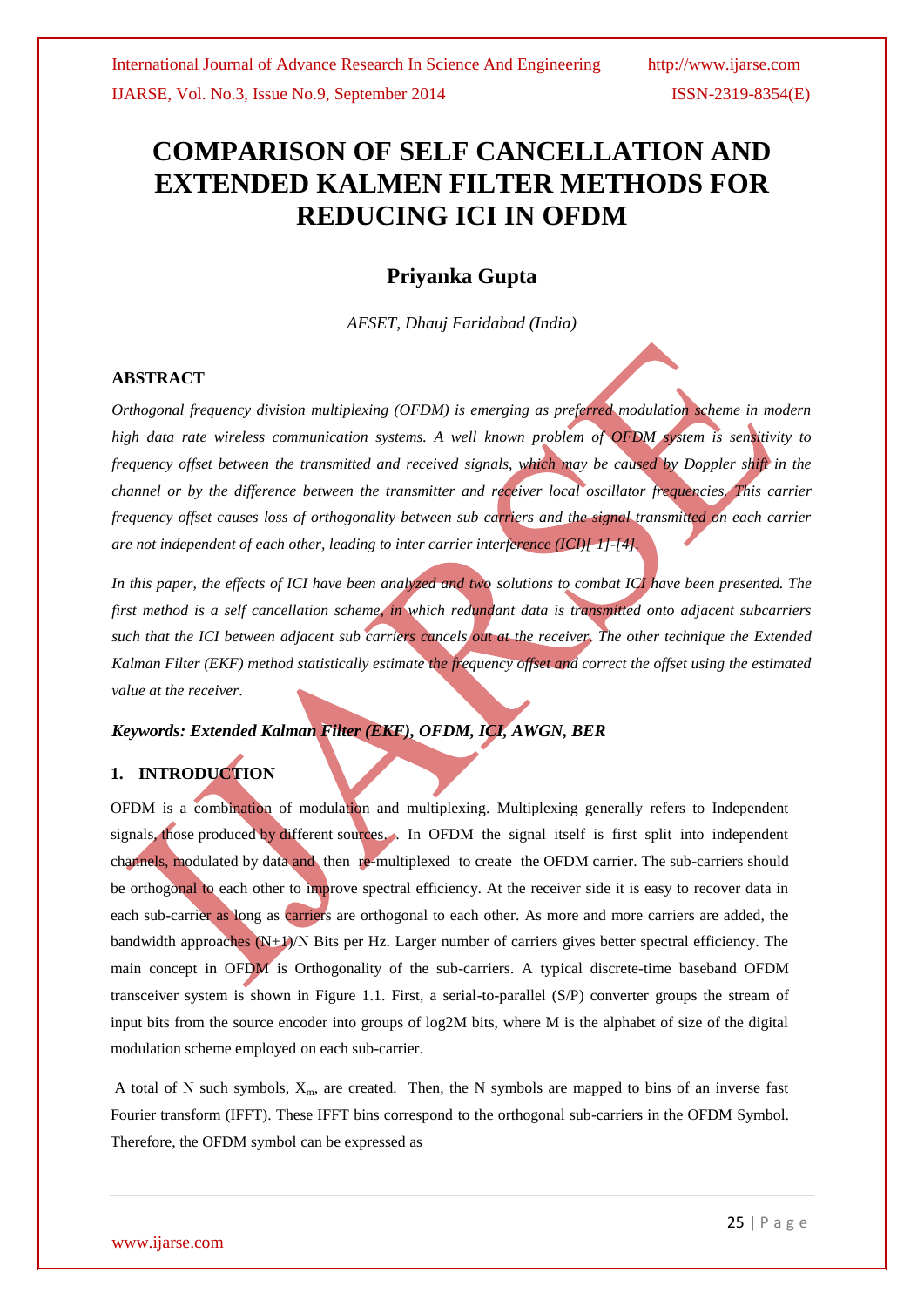$$
x(n) = \frac{1}{N} \sum_{m=0}^{N-1} X_m e^{j \frac{2\pi n m}{N}} \qquad 0 \le n \le N-1 \qquad (1.1)
$$

here are the baseband data on each sub-carrier The digital-to-analog (D/A) converter then creates an analog time-domain signal which is transmitted through the channel.



**Fig 1.1**: **Baseband OFDM Transceiver System**.

At the receiver, the signal is converted back to a discrete  $N$  point sequence  $y(n)$ , corresponding to each sub-carrier. This discrete signal is demodulated using an N-point fast Fourier transform (FFT) operation at the receiver.The demodulated symbol stream is given by:

 $(2)$ 

$$
y(m) = \frac{1}{N} \sum_{n=0}^{N-1} y(n) e^{-j\frac{2\pi n m}{N}} + W(m) \quad 0 \leq m \leq N - 1
$$

Where corresponds to the FFT of the samples of , which is the Additive White Gaussian Noise (AWGN) introduced in the channel.

## **II ICI SELF CANCELLATION SCHEME**

#### **2.1 ICI Cancelling Modulation**

The ICI coefficient gradually changed with respect to the sub-carrier index *k* and difference between *S( l*− *k*) and *S (l*+1− *k*) is very small. Therefore, if a data pair (*a*,-*a*) is modulated onto two adjacent subcarriers (*l*, *l*  +1), where "*a*" complex data, then the ICI signalsgenerated by the subcarrier *l* will be cancelled out significantly by the ICI generated by subcarrier *l* +1.Assume the transmitted symbols are constrained so that

$$
X(1) = -X(0), X(3) = -X(2), \dots, X(N-1) = -X(N-2),
$$

The received signal on subcarrier *k* become

$$
Y(k) = \sum_{l = \text{even}}^{N} \overline{L}_{l=0}^{2} X(l) [ S(l-k) - S(l+1-k) ] + n_k
$$
\n
$$
Y(k+l) = \sum_{l=0}^{N} \overline{L}_{l=0}^{2} X(l) [ S(l-k-1) - S(l-k) ] + n_{k+1}
$$
\n
$$
(2.2)
$$

Then denote new ICI coefficient as

$$
S(l-k) - S(l+1-k) = S^{(l)}(l-k)
$$
\n(2.3)

www.ijarse.com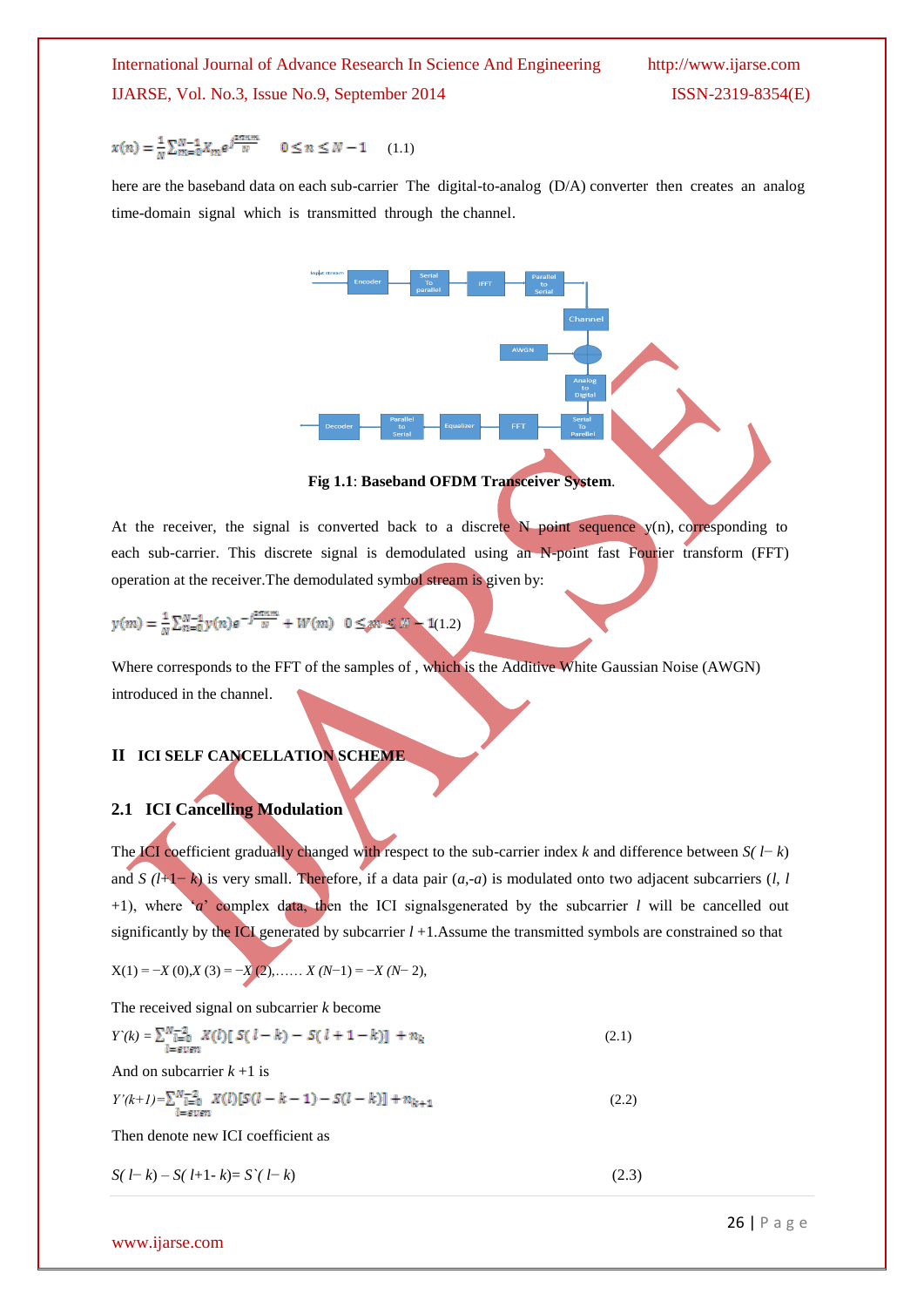Clearly from above concept  $|S'(l-k)| \ll |S(l-k)|$  and there is reduction in ICI. In addition, the summation in (2.1) only takes even values; the total number of the interference signals is reduced to half compared with that in equation  $(2.2)$ . Consequently, the ICI signals in equation  $(2.1)$  are much smaller than those in equation  $(2.2)$ 

#### **2.2 ICI Cancelling Demodulation**

In considering a further reduction of ICI, a so called ICI cancelling demodulation scheme is analyzed. The demodulation is suggested to work in such a way that each signal at the  $k + 1$ <sup>th</sup> subcarrier (now  $k$  denotes even number) is multiplied by "-1" and then summed with the one at the *k* <sup>th</sup>subcarrier. Then the resultant data sequence is used for making symbol decision. It can be represented as follows

 $\sum_{l=0}^{N-z} X(l)[-S(1-k-1)+2s(l-k)-S(1+1-k)] +$  $Y^{\sim}(k) = Y^{\sim}(k) - Y^{\sim}(k+1) = \sqrt[n]k^{\sim}n_{k+1}$ 

Then corresponding ICI coefficient becomes

 $S''(l-k) = -S(l-k-1) + 2 S(l-k) - S(l+1-k)$  (2.4)

- -

-

-

d

-

-

-

ባ



**Subcarrier index k**

#### **Fig 2.1: Comparison among**  $|S(l-k)|$ **,**  $|S'(l-1)|$ **,**  $|S'(l-k)|$  **for N=64,**  $\varepsilon = 0.4$

6

From Fig 2.1 Thus, the ICI signals become smaller when applying ICI cancelling modulation. On the other hand, the ICI cancelling demodulation can further reduce the residual ICI in the received signals. This combined ICI cancelling modulation and demodulation method is called the ICI self-cancellation scheme. Until now, three types of ICI coefficients are obtained: 1) *S (l*− *k*) for standard OFDM signal. 2) *S`( l* − *k*) For ICI cancellation modulation. 3)  $S'(l - k)$  For combined ICI cancelling modulation and demodulation. Using ICI coefficient given by equation (3.5), the theoretical CIR of the ICI self cancellation scheme can be given as

CIR = 
$$
\frac{|-S(-1)+2S(0)-S(1)|^2}{\sum_{l=2,4,...}^{N-1}|-S(l-1)+2S(l)-S(l+1)|^2}
$$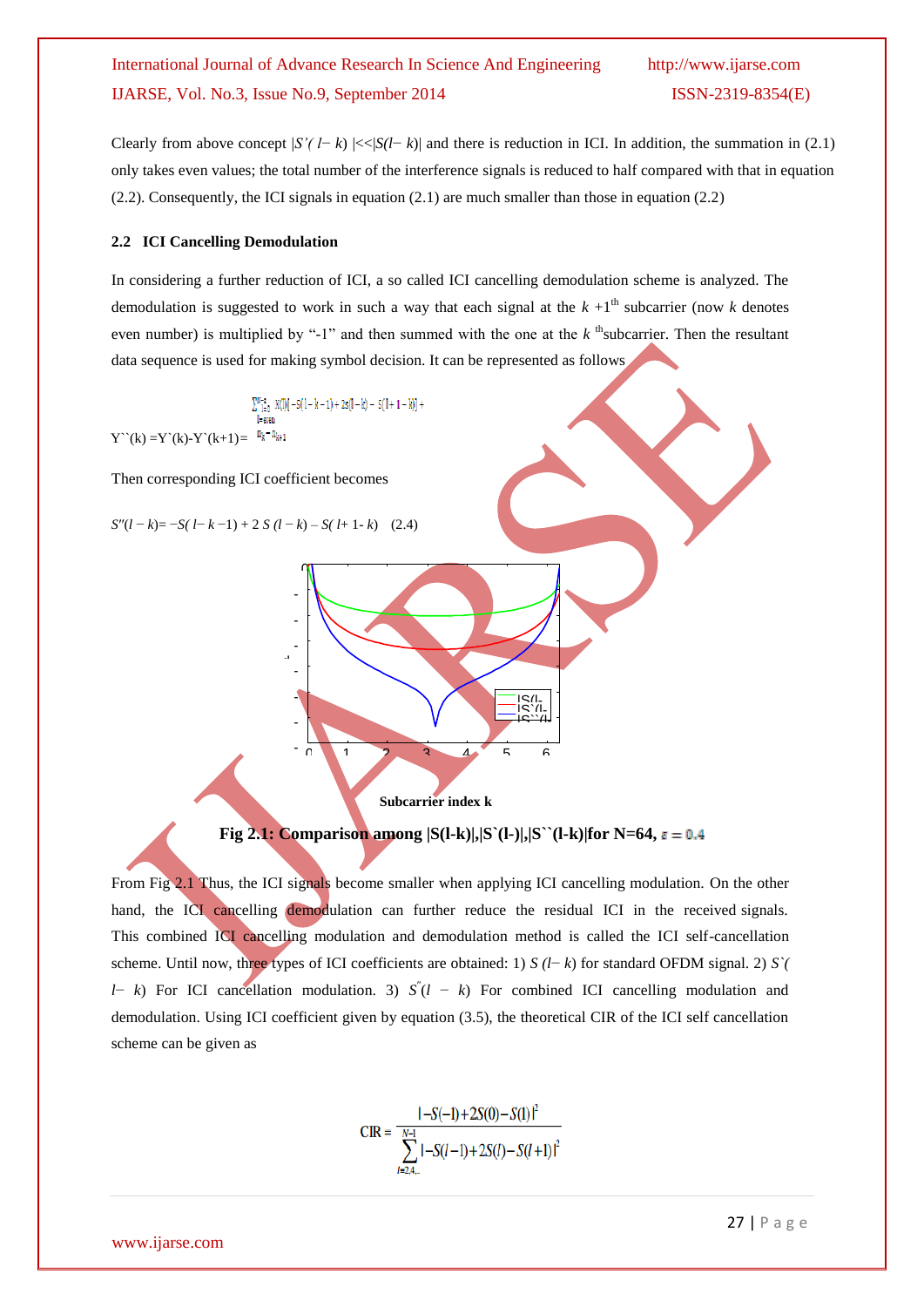



Fig.2.2 shows the theoretical CIR curve with simulation results. As a reference, the CIR of a standard OFDM system using equation (2.5) is also shown. Such an ICI cancellation scheme gives more than 15-dB CIR improvement in the range  $0 < \varepsilon < 0.5$ . Especially for small to medium frequency  $0 < \varepsilon < 0.2$  offsets in the range, the CIR improvement can reach 17 dB. But Due to the repetition coding, the bandwidth efficiency of the ICI self-cancellation scheme is reduced by half.

#### **III EXTENDED KALMAN FILTERING**

Kalman filters are common in communications and signal processing literature. The Kalman filter is a remarkably versatile and powerful recursive estimation algorithm that has found various applications in communications, such as adaptive equalization of telephone channels, adaptive equalization of fading dispersive channels, and adaptive antenna arrays. As a recursive filter, it is particularly applicable to nonstationary processes such as signals transmitted in a time-variant radio channel. In estimating non-stationary processes, the Kalman filter computes estimates of its own performance as part of the recursion and use this information to update the estimate at each step. Therefore, the estimation procedure is adjusted to the timevariant statistical characteristics of the random process.

#### **3.1 Problem Formulation**

A state-space model of the discrete Kalman filter is defined as

$$
Z(n) = a(n)d(n) + v(n)
$$
 (3.1)

In this model, the observation 
$$
Z(n)
$$
 has a linear relationship with the desired value  $d(n)$ . By using the discrete Kalman filter,  $d(n)$  can be recursively estimated based on the observation of  $z(n)$  and the updated estimation in each recursion is optimum in the minimum mean square sense.

As illustrated in frequency offset model , the received symbols are

$$
y(n) = x(n)e^{j\frac{2\pi n^2 \varepsilon(n)}{N}} + w(n) \qquad (3.2)
$$

It is obvious that the observation is in a nonlinear relationship with the desired  $\varepsilon$  (n) value i.e.

$$
y(n) = f(\varepsilon(n)) + w(n) \tag{3.3}
$$

Where, 
$$
f(\varepsilon(n)) = x(n)e^{\int \frac{\pi}{N}} \quad (3.4)
$$

In order to estimate  $\varepsilon(n)$  efficiently in computation, we build an approximate linear relationship using the firstorder Taylor"s expansion: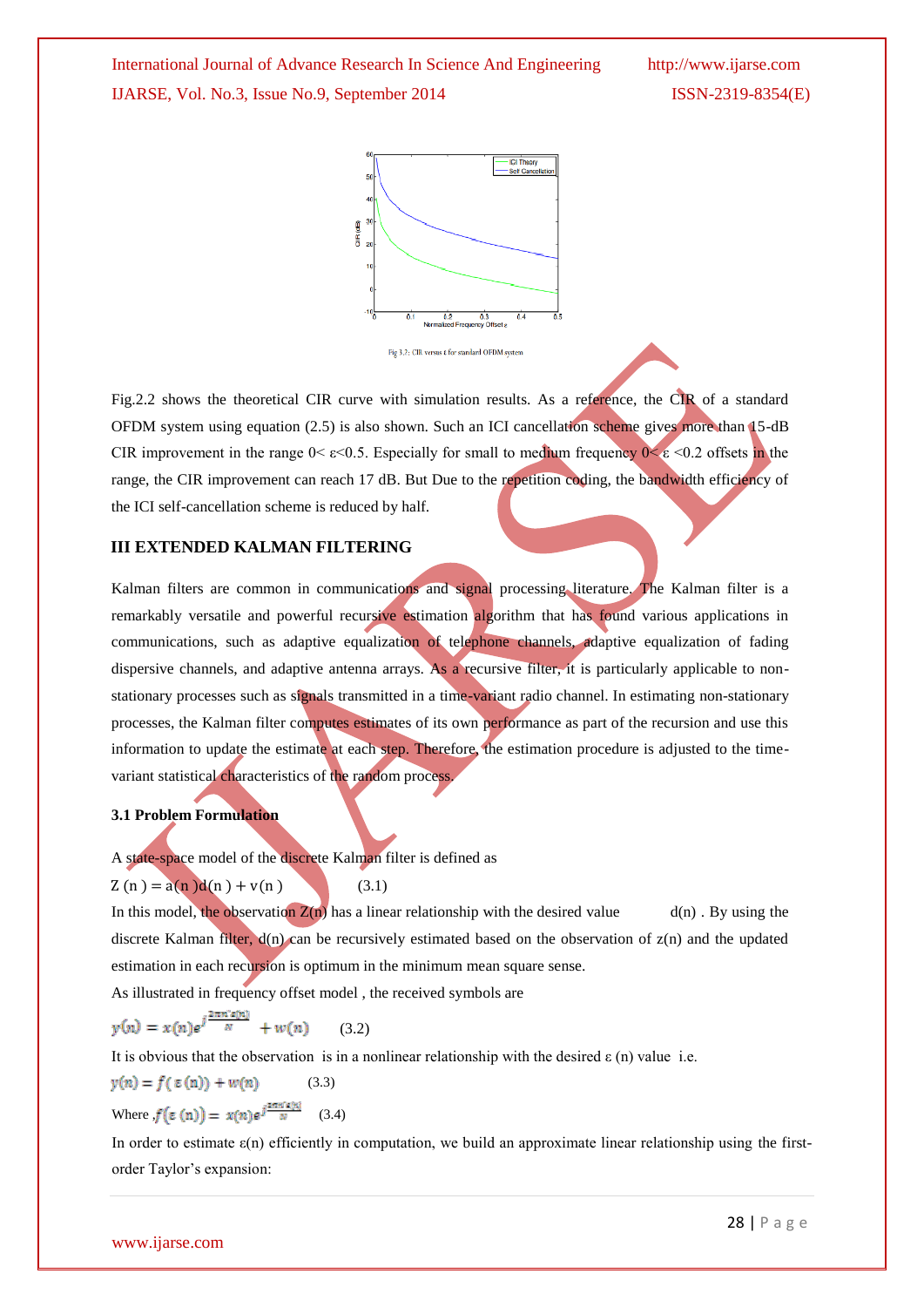$y(n) = f(\hat{\varepsilon}(n-1)) + f'(\hat{\varepsilon}(n-1))[\varepsilon(n) \cdot \hat{\varepsilon}(n-1)] + w(n)$ Where  $\hat{\epsilon}(n-1)$  is estimation of  $\epsilon(n-1)$ 

$$
f^{(n)}(\hat{\varepsilon}(n-1)) = \frac{\partial f(\varepsilon(n))}{\partial \varepsilon(n)|\varepsilon(n)\varepsilon(n-1)} = \frac{2\pi n^2}{N} e^{\int \frac{2\pi n^2 \varepsilon(n-1)}{N}}
$$

Define

 $z(n) = y(n) - f(\hat{\varepsilon}(n-1))$  (3.7)  $d(n) = \varepsilon(n) - \hat{\varepsilon}(n-1)(3.8)$ 

And the following relationship:

$$
z(n) = f^{(i)}(\hat{\varepsilon}(n-1))d(n) + w(n) \tag{3.9}
$$

Which has the same form as (3.1), i.e., $z(n)$  is linearly related to  $d(n)$ . Hence the normalized frequency offset  $\epsilon$  (n) can be estimated in a recursive procedure similar to the discrete Kalman filter. As linear approximation is involved in the derivation, the filter is called the extended Kalman filter (EKF).

The EKF provides a trajectory of estimation for  $\epsilon(n)$ . The error in each update decreases and the estimate becomes closer to the ideal value during iterations. It is noted that the actual error in each recursion between  $\epsilon$  (n) and  $\epsilon$  (n) does not strictly obey (3.9). Thus there is no guarantee of optimal MMSE estimates in the EKF scheme. However it has been proven that EKF is a very useful method of obtaining good estimates of the system state.Hence this has motivated to explore the performance of EKF in ICI cancellation in an OFDM system.

#### **3.2 Assumptions**

In the following estimation using the EKF, it is assumed that the channel is slowly time varying so that the time-variant channel impulse response can be approximated to be quasistatic during the transmission of one OFDM frame. Hence the frequency offset is considered to be constant during a frame. The preamble preceding each frame can thus be utilized as a training sequence for estimation of the frequency offset imposed on the symbols in this frame. Furthermore, In order to estimate frequency offset the channel is assumed to be flat fading and ideal channel estimation is available at the receiver. Therefore in our derivation and simulation, the one-tap equalization is temporarily suppressed.

#### **3.3 ICI Cancellation**

There are two stages in the EKF scheme to mitigate the ICI effect: the offset estimation scheme and the offset correction scheme.

#### **3.3.1 Offset Estimation Scheme**

To estimate the quantity  $\varepsilon$  (n) using an EKF in each OFDM frame, the state equation is built as

 $\varepsilon$  (n) = $\varepsilon$  (n-1) (3.10)

i.e., in this case we are estimating an unknown constant ε. This constant is distorted by a non-stationary process ( ), an observation of which is the preamble symbols preceding the data symbols in the frame. The observation equation is

$$
y(n) = x(n)e^{j\frac{\sinh 2(n)}{N}} + w(n) \tag{3.11}
$$

www.ijarse.com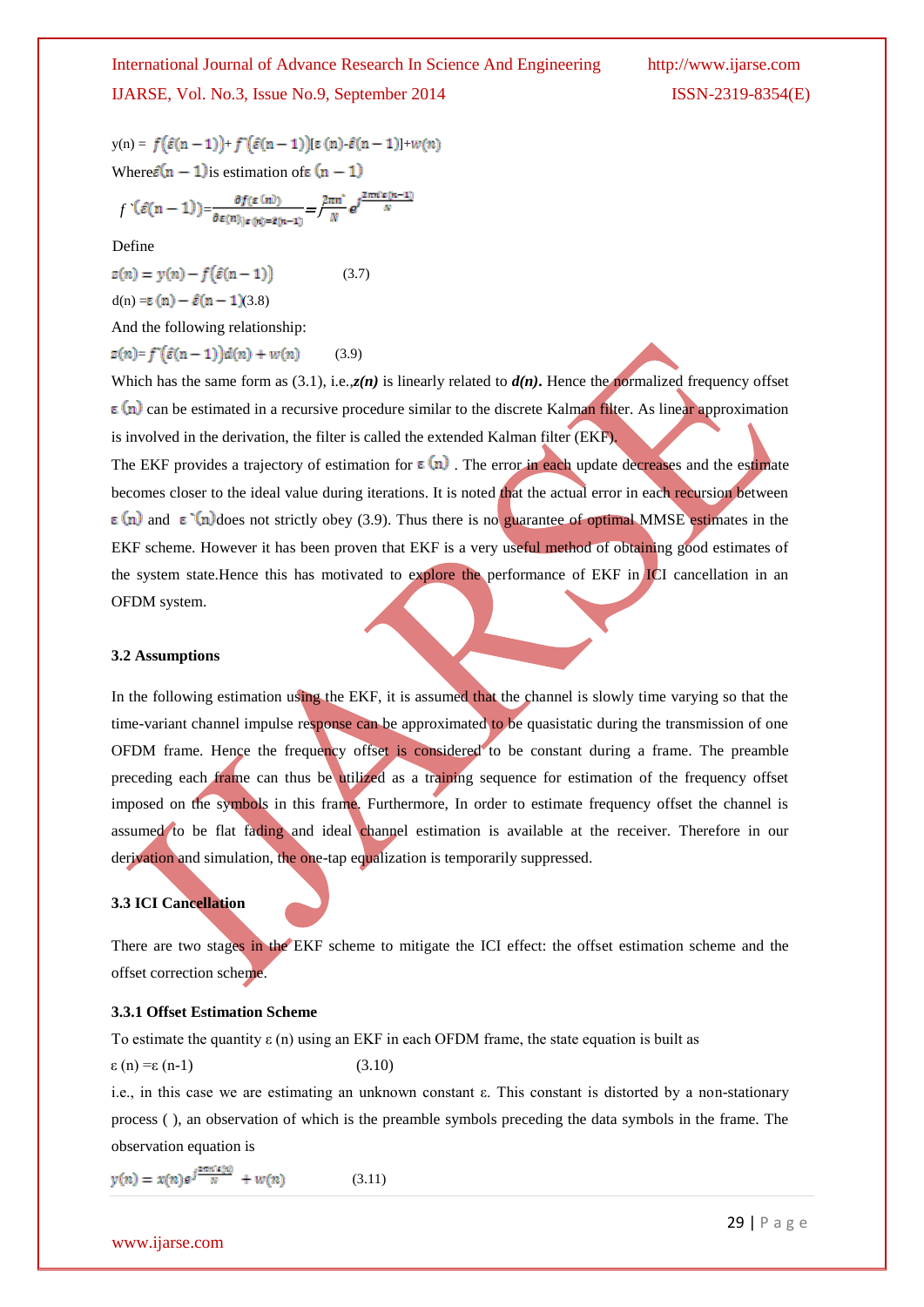Where  $y(n)$  denotes the received preamble symbols distorted in the channel,  $w(n)$  the AWGN, and  $x(n)$  the IFFT of the preambles.  $X(k)$  that are transmitted, which are known at the receiver. Assume there are  $N_p$ preambles preceding the data symbols in each frame are used as a training sequence and the variance  $\sigma^2$  of the AWGN  $w(n)$  is stationary. The computation procedure is described as follows.

- 1. Initialize the estimate  $\hat{\epsilon}(0)$  and corresponding state error P(0).
- 2. Compute the  $H(n)$ , the derivative of  $y(n)$  with respect to  $\varepsilon$  (n) at  $\hat{\varepsilon}$  (n 1), the estimate obtained in the previous iteration.
- 3. Compute the time-varying Kalman gain  $K(n)$  using the error variance  $P(n-1)$ ,  $H(n)$  and  $\sigma^2$
- 4. Compute the estimate  $\hat{y}(n-1)$ , using x(n) and  $\hat{\epsilon}(n-1)$ , i.e. based on the observations up to n  $-1$ , compute the error between the true observation y(n) and  $\hat{\mathbf{\hat{y}}}$ .
- 5. Update the estimate  $\hat{\varepsilon}(n)$  by adding k(n)-weighted error between the observation y(n) and  $\hat{y}$  to the previous estimation  $\hat{\epsilon}(n-1)$ .
- 6. Compute the state error  $P(n)$  with the Kalman gain  $k(n)$ ,  $H(n)$  and the previous error  $P(n-1)$ .
- 7. If n is less than  $N_p$ , increment n by 1 and go to step 2; otherwise stop.

The pseudo code of computation is summarized below.

Initialize  $P(0)$ ,  $\mathcal{E}(0)$ 

For=1,2,...N<sub>p</sub> compute  
\n
$$
H(n) = -\frac{\partial y(x)}{\partial x_{\vert x = \tilde{a}(n)\vert}} = \frac{i2\pi n}{N} e^{\frac{i2\pi n i \epsilon (n-1)}{N}} x(n)
$$
\n
$$
k(n) = P(n-1)H^*(n)[P(n-1) + \sigma^2]^{-1}
$$
\n
$$
\hat{\varepsilon}(n) = \hat{\varepsilon}(n-1) + Re^{\ell}K(n) \left[ y(n) - x(n) e^{\frac{i}{n}} \right]
$$

 $P(n)=[1-k(n)H(n)]P(n-1)$ 

Through the recursive iteration procedure described above, an estimate of the frequency offset  $\vec{\epsilon}$  can be obtained.

## **3.3.2 Offset Correction Scheme**

The ICI distortion in the data symbols that follow the training sequence can then be mitigated by multiplying the received data symbols with a complex conjugate of the estimated frequency offset and applying FFT, i.e.

 $\hat{\mathbf{x}}(\mathbf{n}) = \text{FFT}\{\mathbf{y}(\mathbf{n})\}$  (3.12)

## **IV SIMULATION RESULTS**

In order to compare these two different cancellation schemes, BER curves were used to evaluate the performance of each scheme. For the simulations MATLAB was employed with its Communications Toolbox. The OFDM transceiver system was implemented Simulations for cases of normalized frequency offsets equalto 0.05, 0.15, and 0.30 are used.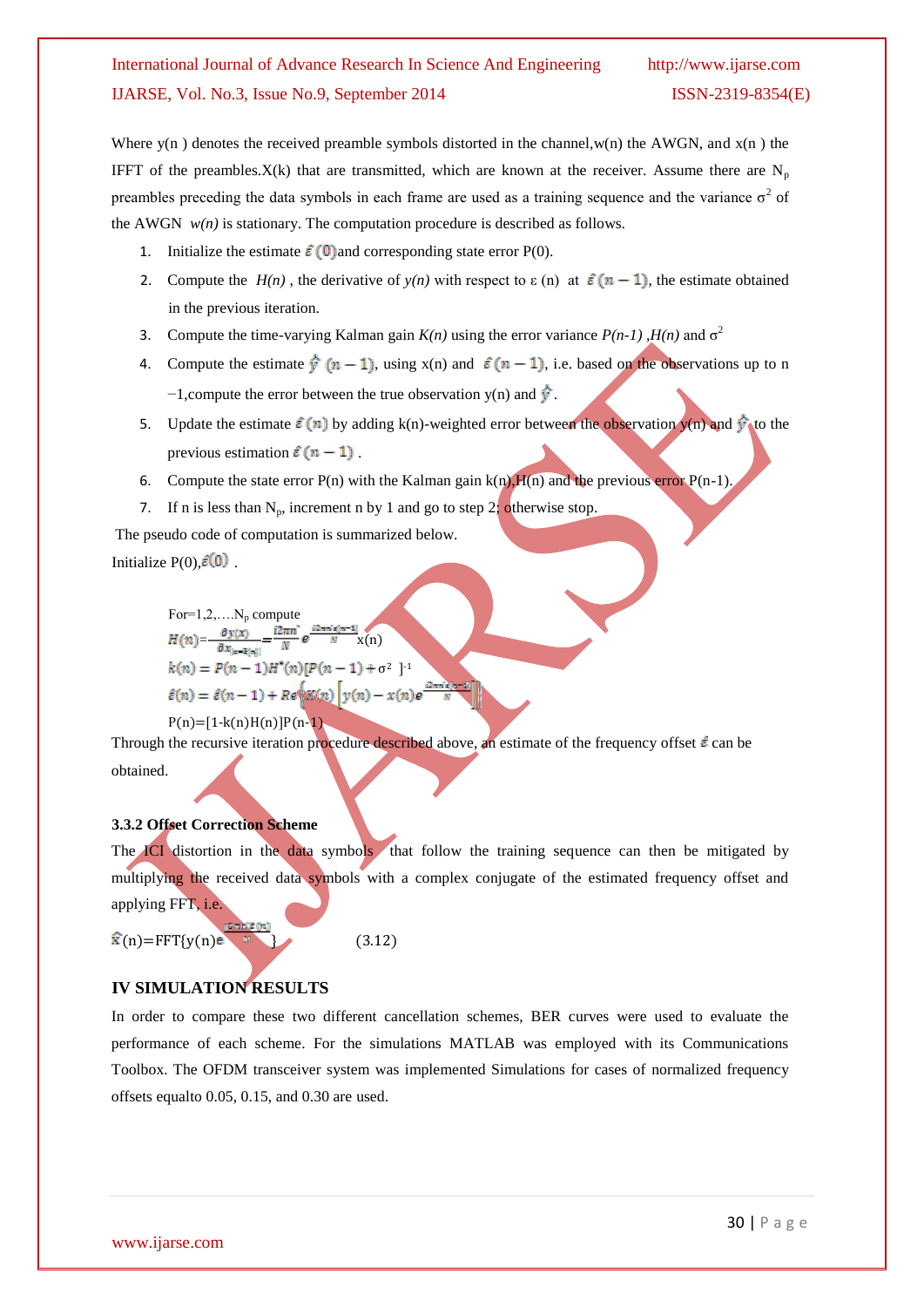#### **Table: 3.1: Simulation conditions for Standard OFDM and ICI self cancellation methods**

| Parameter             | Specifications |  |  |  |
|-----------------------|----------------|--|--|--|
| FFT Size              | 64             |  |  |  |
| Number of Carriers in | 52             |  |  |  |
| OFDM symbol           |                |  |  |  |
| Doppler Shift         | 0.0.15, 0.3    |  |  |  |
| Guard Length          | 12             |  |  |  |
| Signal Constellation  | 2 OAM, 4 OAM   |  |  |  |
| OFDM symbols for one  | 1000           |  |  |  |
| loop                  |                |  |  |  |



#### **Fig 3.4 BER Performance with ε=0.05**





## **Fig 3.5 BER Performance with ε=0.15**





#### **Fig 3.6 BER Performance with ε=0.30**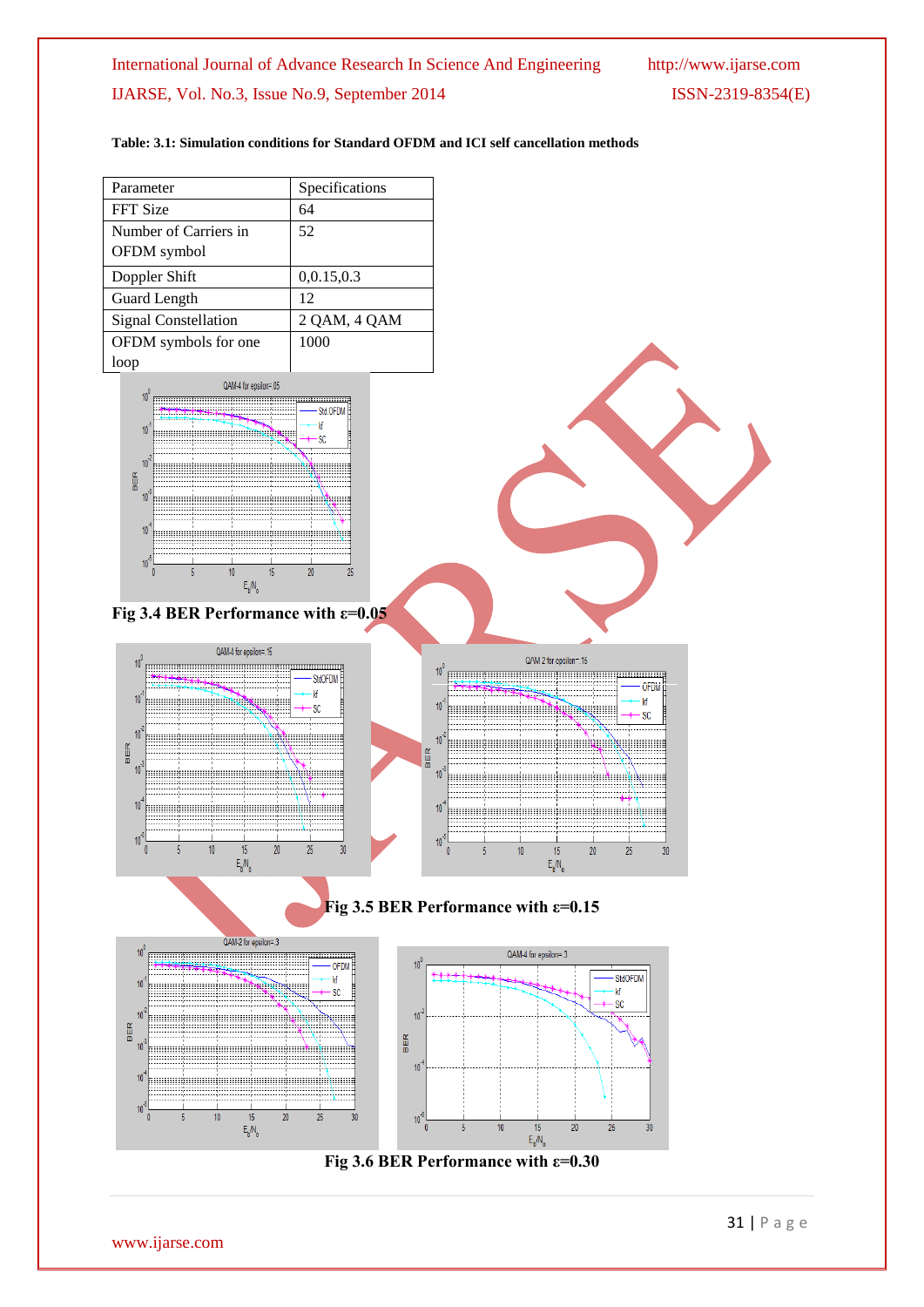It is observed in the figures that each method has its own advantages. In the presence of small frequency offset and binary alphabet size, self cancellation gives the best results. However, for larger alphabet sizes and larger frequency offset such as 4-QAM and frequency offset of 0.30, self cancellation does not offer much increase in performance. The Kalman filter method indicates that for very small frequency offset, it does not perform very well, as it hardly improves BER. However, for high frequency offset the Kalman filter does perform extremely well. It gives a significant boost to performance. Tables summarize required values of SNR for BER specified at 10<sup>-2</sup>. Significant gains in performance can be achieved using the ML and EKF methods for a large frequency offset.

| Method      | ε       | Gain           | ε       | Gain | ε       | Gain |  |
|-------------|---------|----------------|---------|------|---------|------|--|
|             |         | (dB)           | $=0.15$ | (dB) | $=0.30$ | (dB) |  |
|             | $=0.05$ |                |         |      |         |      |  |
| <b>STD</b>  | 20      |                | 23      |      | 26      |      |  |
| <b>OFDM</b> |         |                |         |      |         |      |  |
| <b>SC</b>   | 20      | $\overline{0}$ | 18      |      | 20.5    | 13   |  |
|             |         |                |         |      |         |      |  |
| <b>EKF</b>  | 17      | 3              | 22      | O    | 23      | 20.5 |  |
|             |         |                |         |      |         |      |  |

#### **IV CONCLUSION**

In this paper, two methods were explored for mitigation of the ICI. The ICI self cancellation (SC) and the extended Kalman filtering (EKF) method and Total ICI cancellation schemes are proposed. The choice of which method to employ depends on the specific application. For example, self cancellation does not require very complex hardware or software for implementation. For small alphabet sizes (BPSK) and for low frequency offset values, The SC scheme delivers good performance in terms of BER. However, for higher order modulation schemes, the EKF perform better. The self-cancellation technique does not completely cancel the ICI from adjacent sub-carriers. However, it is not bandwidth efficient as there is a redundancy of 2 for each carrier.

On the other hand, the EKF method does not reduce bandwidth efficiency as the frequency offset can be estimated from the preamble of the data sequence in each OFDM frame. However, it is more complex implementation method compared to SC method. In addition, this method requires a training sequence to be sent before the data symbols for estimation of the frequency offset. It can be adopted for the receiver design for IEEE 802.11a because this standard specifies preambles for every OFDM frame. The preambles are used as the training sequence in estimating the frequency offset.

#### **REFERENCES**

- [1]. Saltzberg, B."Performance of an efficient parallel data transmission system. "Communication Technology, IEEE Transactions on 15.6 (1967): 805-811.
- [2]. Chang, R. W., and R. Gibby. "A theoretical study of performance of an orthogonal multiplexing data transmission scheme." Communication Technology, IEEE Transactions on 16.4 (1968): 529-540.
- [3]. Salz, J., and S. B. Weinstein. "Fourier transforms communication system."Proceedings of the first ACM symposium on Problems in the optimization of data communications systems. ACM, 1969.